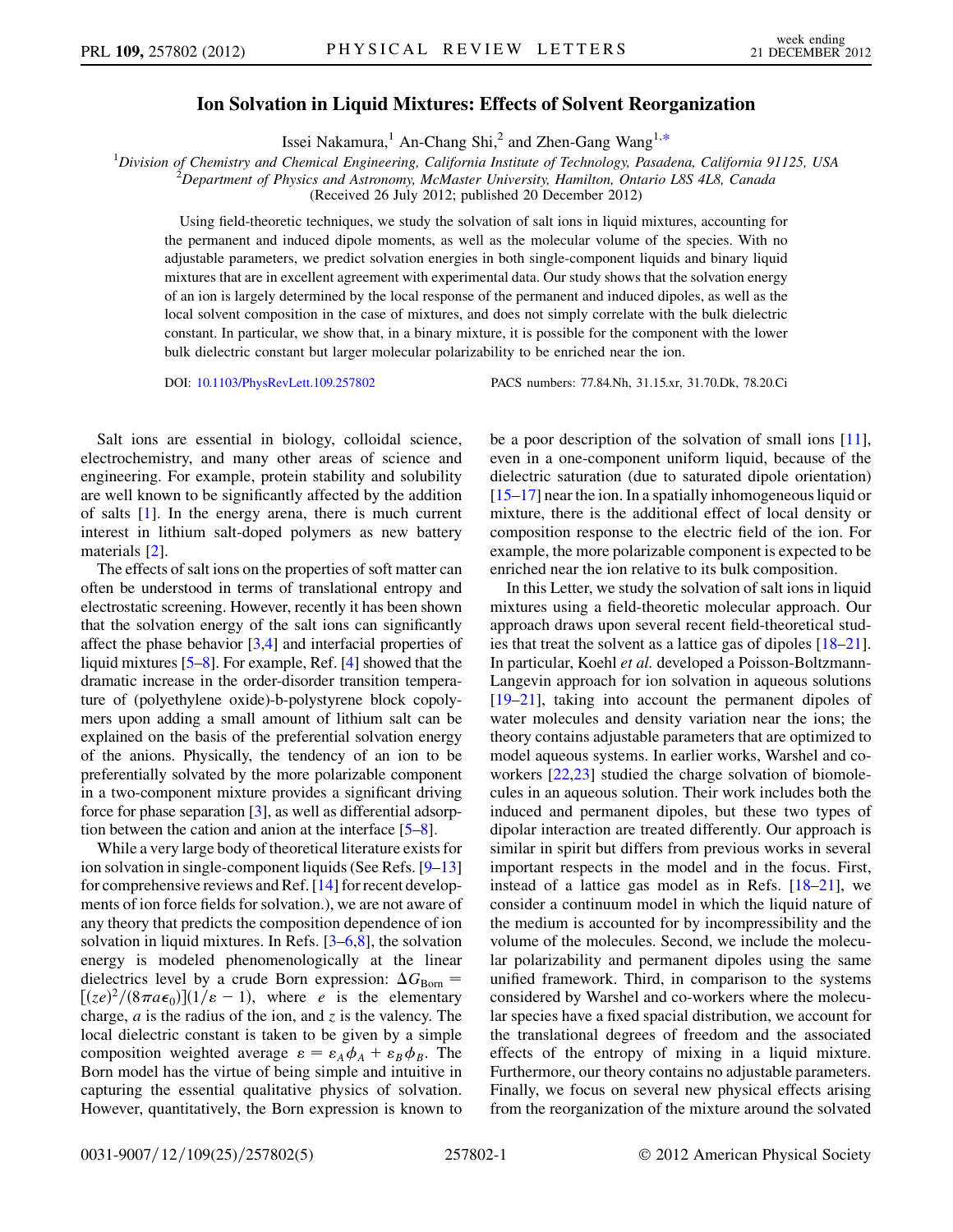ions. In particular, we show, for some combinations of the intrinsic dipole moment and molecular polarizability, that the component having a large molecular polarizability but lower bulk dielectric constant is enriched near the ion and that the identity of the enriched component can switch upon changing the valency and/or radius of the ion.

We consider an ion fixed at the origin immersed in a binary liquid mixture of  $N_A$  type-A molecules and  $N_B$ type- $B$  molecules in a volume  $V$ . The ion is modeled as a cavity of radius a with a point charge  $ze$  at the center. The center of mass of the ith molecule of species s is denoted by  $\vec{R}_{si}$ ; its dipole moment is  $\vec{p}_{si}$ . For convenience, we work in the grand canonical ensemble; the partition function is

<span id="page-1-0"></span>
$$
Z = \sum_{N_A, N_B} \prod_{s=A,B} \frac{\lambda_s^{N_s}}{N_s!} \int \prod_{i=1}^{N_s} \mathcal{D} \vec{R}_{si} d\vec{p}_{si} \delta \left[ \sum_s v_s \hat{n}_s(\vec{r}) - 1 \right]
$$
  
 
$$
\times \exp \left[ -\frac{1}{2} \int d^3r d^3r' \hat{\rho}(\vec{r}) v(\vec{r} - \vec{r}') \hat{\rho}(\vec{r}') - V_H \right], \quad (1)
$$

where  $v(\vec{r} - \vec{r}') = e^2/(4\pi\epsilon_0 |\vec{r} - \vec{r}'|)$  is the Coulomb po-<br>tential in vacuum  $\lambda$  is the fugacity of dinotar molecule s tential in vacuum,  $\lambda_s$  is the fugacity of dipolar molecule s, and  $v_s$  is the molecular volume of solvent s ( $s = A$  or B). We use  $k_B T$  as the energy unit. The hard-core repulsion between the molecules is modeled by the  $\delta$  function in Eq. ([1](#page-1-0)) that enforces incompressibility for the liquid mixture outside of the ion, with  $\hat{n}_s(\vec{r}) = \sum_{i=1}^{N_s} \delta(\vec{r} - \vec{R}_{si})$  being<br>the number density for species s. The total charge density the number density for species s. The total charge density  $\hat{\rho}(\vec{r})$  is given by [\[24\]](#page-4-19)

$$
\hat{\rho}(\vec{r}) = z\delta(\vec{r}) + \sum_{s=A,B} \hat{\rho}_s(\vec{r}),
$$
\n
$$
\hat{\rho}_s(\vec{r}) = -\sum_{i=1}^{N_s} \vec{p}_{si} \cdot \nabla \delta(\vec{r} - \vec{R}_{si}),
$$
\n(2)

where  $\hat{\rho}_{s}(\vec{r})$  is the charge density due to the dipoles. The dipoles on the molecules consist of an intrinsic (permanent) contribution  $\bar{p}_s$  and a contribution induced by the electric field. Thus, the Coulomb interaction in Eq. [\(1\)](#page-1-0) includes the dipole-dipole interaction between the solvent molecules. Within the harmonic approximation, we ascribe a deformation energy for the induced dipole as [\[18](#page-4-14)[,25\]](#page-4-20)

$$
V_H = \sum_{s=A,B} \sum_{i=1}^{N_s} \frac{1}{2\alpha_s} (|\vec{p}_{si}| - \bar{p}_s)^2, \tag{3}
$$

where  $\alpha_s$  is the molecular polarizability of species s.

In this work, we consider liquid components that are fully miscible. Thus, we ignore any differential energetic interactions (besides the dipolar interactions) between the two liquid species in the mixture; these additional interaction effects will be considered in future work.

Using standard field-theoretic techniques [[26](#page-4-21)], we first integrate the solvent degrees of freedom. Ignoring an inconsequential term from normalization in the Hubbard-Stratonovich transformation, we write the free energy in terms of field variables,

$$
F = \frac{1}{8\pi l_0} \int d\vec{r} \psi(\vec{r}) \nabla^2 \psi(\vec{r}) + z \psi(0)
$$

$$
- \sum_{s=A,B} \int d\vec{r} [n_s(\vec{r}) \omega_s(\vec{r}) + \lambda_s e^{-\omega_s(\vec{r})} I_s(\vec{r})]. \quad (4)
$$

In this equation,  $l_0 = e^2/(4\pi\epsilon_0)$  is the vacuum Bjerrum<br>length *n* and  $\omega$  are the density field and its conjugate length,  $n_s$  and  $\omega_s$  are the density field and its conjugate field for species s, respectively, and  $\psi$  is the electrostatic potential scaled by the elementary charge. The function  $I_s(\vec{r})$  is

$$
I_s(\vec{r}) = 4\pi \int_0^\infty dp_s p_s^2 e^{-1/(2\alpha_s)(p_s - \bar{p}_s)^2} \frac{\sinh[p_s|\nabla\psi(\vec{r})|]}{p_s|\nabla\psi(\vec{r})|}.
$$
\n(5)

<span id="page-1-1"></span>Extremizing the free energy functional with respect to the field variable  $\psi(\vec{r})$ , we obtain

$$
\nabla \cdot \left[ \varepsilon(\vec{r}) \nabla \psi(\vec{r}) \right] = -4\pi l_0 z \delta(\vec{r}). \tag{6}
$$

<span id="page-1-3"></span>Equation ([6](#page-1-1)) is just the Poisson equation for the solvated ion, where  $\varepsilon(\vec{r})$  can be identified as the local dielectric function given by

$$
\varepsilon(\vec{r}) = 1 + 4\pi l_0 \sum_{s=A,B} \lambda_s e^{-\omega_s(\vec{r})}
$$

$$
\times \int d\vec{p}_s e^{-1/(2\alpha_s)(|\vec{p}_s| - \vec{p}_s)^2} p_s^2 F[p_s|\nabla\psi(\vec{r})|]. \tag{7}
$$

<span id="page-1-2"></span> $F_s$  is related to the Langevin function,  $\mathcal{L}(x) = 1/\tanh x - 1/x$  by  $F = \int (x) \sinh x / x^2$ . Similarly extremization with  $1/x$ , by  $F = \mathcal{L}(x) \sinh(x/x^2)$ . Similarly, extremization with respect to other field variables leads to a set of equations for the incompressibility

$$
1 = \sum_{s=A,B} n_s(\vec{r}) v_s, \qquad n_s(\vec{r}) = \lambda_s e^{-\omega_s(\vec{r})} I_s(\vec{r}),
$$

$$
\omega_B(\vec{r}) = \frac{v_B}{v_A} \omega_A(\vec{r}).
$$
(8)

Details of the derivation can be found in the Supplemental Material  $[27]$  $[27]$  $[27]$ . Equations  $(6)$  $(6)$ – $(8)$  $(8)$  $(8)$  constitute a modified Poisson-Boltzmann equation, in which the incompressibility of the fluid is reflected through the conjugate field  $\omega_s(\vec{r})$ associated with the volume of the solvents. For easy reference, we shall refer to our theory or Eqs.  $(6)$ – $(8)$  $(8)$  as the dipolar self-consistent field theory (DSCFT). Without loss of generality,  $\lambda_s$  can be absorbed into  $\omega_s$ , so we set  $\lambda_s = 1$ . From Eq. [\(6](#page-1-1)), we identify the electric field and electric displacement, respectively, as  $\vec{E}(\vec{r}) = -\nabla \psi(\vec{r})$  and<br>  $\vec{D}(\vec{r}) = e(\vec{r}) \vec{F}(\vec{r})$  $\vec{D}(\vec{r}) \equiv \varepsilon(\vec{r}) \vec{E}(\vec{r}).$ 

Because of the spherical symmetry, Eq. ([6\)](#page-1-1) reduces to  $d\psi(r)/dr = -z l_0/\lbrack \varepsilon(r) r^2 \rbrack$  by integrating once with respect to the radial distance r. This equation is to be respect to the radial distance  $r$ . This equation is to be solved together with Eqs. [\(7](#page-1-3)) and ([8\)](#page-1-2).

The solvation energy upon transferring an ion from vacuum to a dielectric medium is given by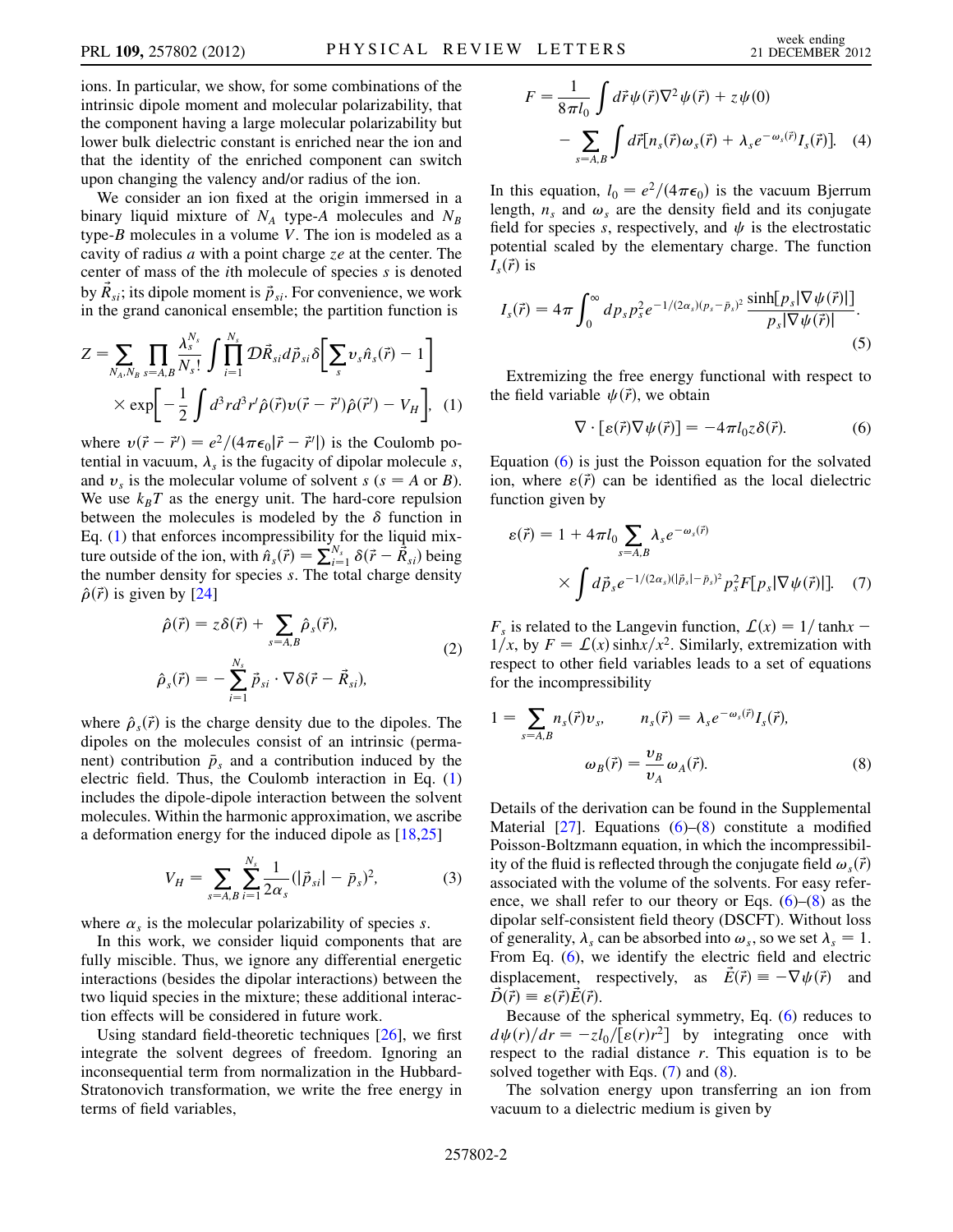<span id="page-2-0"></span>
$$
\Delta G = \frac{1}{2} \int d\vec{r} [\vec{D}(\vec{r}) \cdot \vec{E}(\vec{r}) - \vec{D}_0(\vec{r}) \cdot \vec{E}_0(\vec{r})],
$$
  

$$
= \frac{z^2 l_0}{2} \int dr \left[ \frac{1}{\varepsilon(r)} - 1 \right] \frac{1}{r^2},
$$
(9)

where the subscript 0 denotes the corresponding variables in the vacuum. Note that  $\vec{D}(\vec{r})$  is unchanged from  $\vec{D}_0(\vec{r})$ because the charge remains constant. For the spatially uniform bulk dielectric constant, Eq. [\(9\)](#page-2-0) yields the standard Born expression. Here, however,  $\varepsilon(r)$  is position dependent and also depends on the electric field through Eqs. ([6\)](#page-1-1) and [\(7](#page-1-3)) in a nonlinear manner.

We first illustrate our results with a single-component liquid, since many of the salient features of our theory are more easily explained for this simpler case. In Fig. [1,](#page-2-1) we show the solvation free energy  $\Delta G$  in methanol (MeOH) for monovalent and divalent ions of varying radii. The molecular parameters for methanol, as well as for other liquids considered in this work, are listed in Table [I.](#page-2-2) The agreement between the DSCFT and experiments is remarkably good for both monovalent and divalent ions [\[29\]](#page-4-23). For comparison, we include the standard Born energy using the measured value of the bulk dielectric constant given in Table [I](#page-2-2), which clearly shows substantial deviation from the experimental data, particularly at small ion radii and for divalent ions. Similarly good agreement is obtained between our DSCFT results and experimental data for ions in ethanol, 1-propanol, acetone, and acetonitrile. Even for water, which is complicated by the presence of hydrogen bonds, the theoretical values are within 20–35% of the experimental data for the monovalent ions and

<span id="page-2-1"></span>

FIG. 1 (color online). The solvation free energy  $\Delta G$  of monovalent ions  $(L<sup>+</sup>, Na<sup>+</sup>, K<sup>+</sup>, Rb<sup>+</sup>, Cs<sup>+</sup>, Et<sub>4</sub>N<sup>+</sup>, Me<sub>4</sub>N<sup>+</sup>, Br<sup>-</sup>, I<sup>-</sup>,$  $ClO<sub>4</sub><sup>-</sup>$ , and  $Cl<sup>-</sup>$ ) and divalent (inset) ions (Ca<sup>2+</sup>, Zn<sup>2+</sup>, Cd<sup>2+</sup>,  $Pb^{2+}$ , and Cu<sup>2+</sup>) with different effective ionic radius a [\[38,](#page-4-26)[39](#page-4-27)] in MeOH. (a) Filled squares represent experimental data [[9](#page-4-7),[30](#page-4-28)[–32\]](#page-4-29). (b) The solid red curves represent  $\Delta G$  calculated by the DSCFT. (c) The dashed green curves represent the standard Born energy  $\Delta G_{\rm st}$  with the experimental value of the bulk dielectric constant.

within 3–12% for the divalent ions (in both cases, the theory underestimates the solvation energy with more negative values).

As in previous work, Refs. [[17](#page-4-13),[34](#page-4-24)], our calculation shows that  $\varepsilon(\vec{r})$  has a sigmoidal shape as a function of the distance from the ion because of the dielectric saturation near the ion [[35](#page-4-25)]. Because the primary contribution to the solvation energy arises from the local dielectric function near the ion, which is much reduced from the bulk value, the solvation energy is higher (less negative) than that predicted by the Born expression. Furthermore, while the Born expression predicts that the solvation energy is more negative in a liquid with a higher experimental bulk dielectric constant than in one with a lower experimental bulk dielectric constant, we find that it is possible to have a lower (more negative) solvation energy in a liquid that has a lower bulk dielectric constant but higher polarizability. For example, our calculation shows that  $\Delta G$  for Na<sup>+</sup> (a =  $0.98$   $\rm{[\AA]}$  in chloroform is slightly more negative (by  $\sim$ 2 [kcal/mol]) than in ethyl acetate, even though chloroform has a lower experimental bulk dielectric constant  $(4.81)$  than ethyl acetate  $(6.08)$  (see Table [I\)](#page-2-2); this prediction awaits experimental validation.

We now consider ion solvation in a liquid mixture, starting with a Ag<sup>+</sup> ion ( $a = 1.15$   $\vert \text{Å} \vert$ ) in a mixture of acetonitrile (MeCN) and MeOH. The measured bulk dielectric constants of these two liquids are, respectively, 36.64 and 33 (see Table [I\)](#page-2-2). Figure  $2(a)$  shows the local composition as a function of the radial distance  $r$  from the  $Ag<sup>+</sup>$  ion. Even though the bulk composition of MeCN is quite low (0.0028), there is substantial enrichment of MeCN near the ion. In other words, upon adding even a very small amount of the higher-dielectric component, the structure of the first solvation shell is substantially altered. This result arises naturally from our DSCFT without assuming any mixing rule for the bulk dielectric constant of the mixture.

In Fig. [2\(b\),](#page-3-0) we show the transfer free energy  $\Delta G^*$  defined as the solvation free energy change relative to the pure MeCN liquid—as a function of the volume fraction of MeCN. Very good agreement between the theoretical prediction and experimental data is seen. The rapid decrease in the transfer free energy with  $\phi_{\text{MeCN}}$  is a consequence of the local enrichment of this component near the ion.

<span id="page-2-2"></span>TABLE I. Values of the solvent parameters [\[28\]](#page-4-30) used in this work.  $\bar{\varepsilon}$  is the experimental value of the bulk dielectric constant.  $T = 293.15$  K for methanol and  $T = 298.15$  K for all other substances.

| Solvent       | $\bar{p}$ , $ D $ | $\alpha_s$ [10 <sup>-24</sup> cm <sup>3</sup> ] | $v_s$ [ $\AA^3$ ] | ε     |
|---------------|-------------------|-------------------------------------------------|-------------------|-------|
| Methanol      | 1.70              | 3.29                                            | 67.3              | 33    |
| Acetonitrile  | 3.84              | 4.4                                             | 87.7              | 36.64 |
| Chloroform    | 1.04              | 9.5                                             | 133.7             | 4.81  |
| Ethyl acetate | 1.78              | 8.62                                            | 163.0             | 6.08  |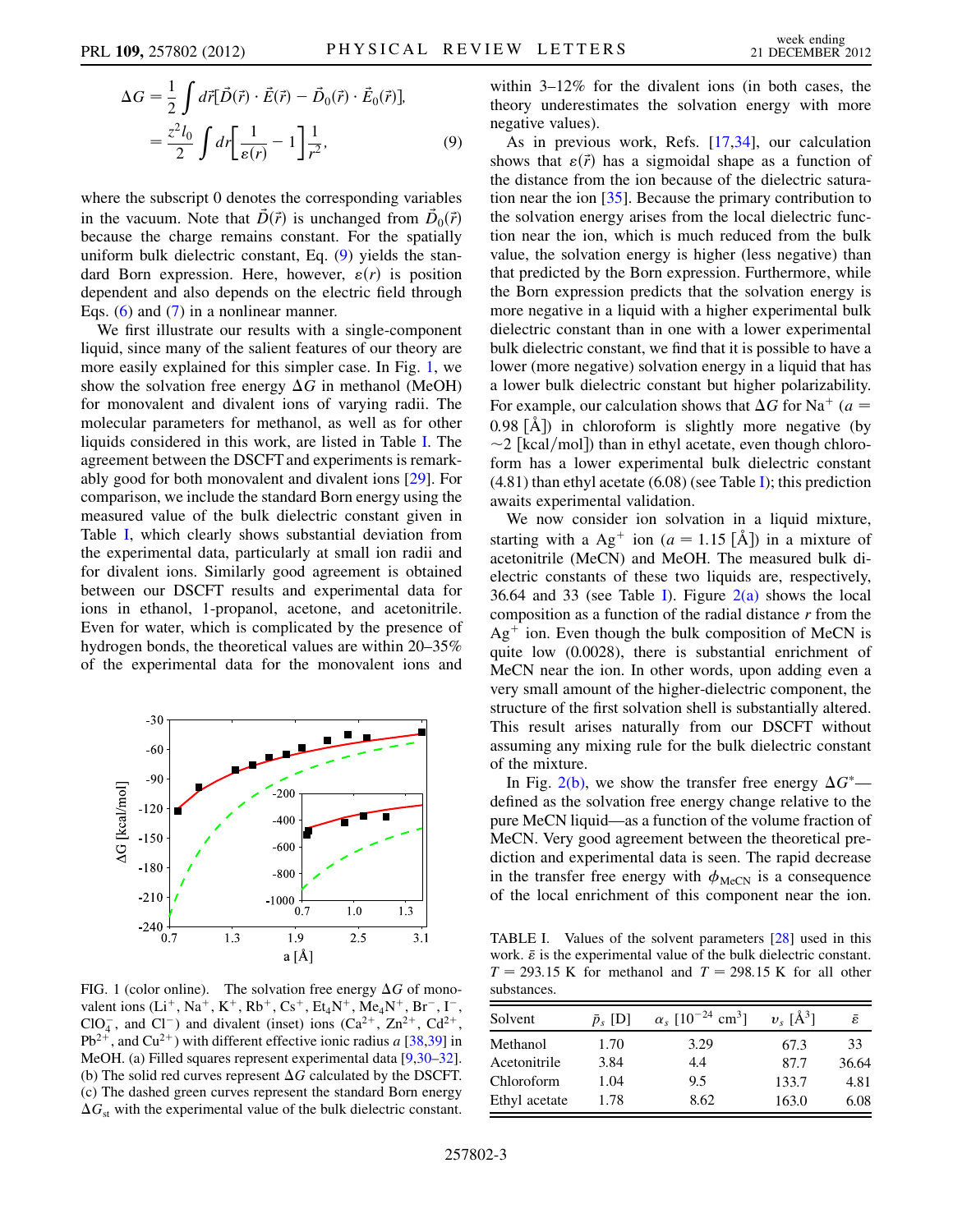

<span id="page-3-0"></span>FIG. 2 (color online). (a) Composition profile of MeCN and MeOH as a function of the radial distance r from a  $Ag<sup>+</sup>$  ion. (b) The transfer free energy  $\Delta G^*$  as a function of the volume fraction of MeCN. Square points, experimental data [\[33\]](#page-4-34); solid purple line,  $\Delta G^*$  calculated by the DSCFT; and dashed green line, result implied by the Born expression and linear mixing rule for the bulk dielectric constant.

For comparison, we also include the result for the transfer free energy as implied by the simple linear mixing rule for the dielectric constant of the mixture. This mixing rule, together with the simple Born expression for the solvation energy, implies the following expression for the transfer free energy:  $\Delta G^*(\phi_A) = {\phi_A} [\Delta G_A + z^2 l_0/(2a)]^{-1} + \phi_B$ <br> $[\Delta G_B + z^2 l_0/(2a)]^{-1}$ <sup>-1</sup> –  $\Delta G_L - z^2 l_0/(2a)$  where  $\Delta G_L$  $[\Delta G_B + z^2 I_0/(2a)]^{-1}$ <sup>-1</sup> -  $\Delta G_A - z^2 I_0/(2a)$ , where  $\Delta G_s$ <br>(s = A, B) is the solvation energy in the pure liquids. That  $(s = A, B)$  is the solvation energy in the pure liquids. That<br>both the experimental data and our DSCE results lie conboth the experimental data and our DSCF results lie considerably below this expression reflects the local reorganization of the solvent composition around the ion.

While the qualitative behavior shown in Fig.  $2(a)$  is to be expected since MeCN has both a larger dipolar moment and polarizability (and hence an overall higher experimental bulk dielectric constant) than MeOH, for some combinations of the permanent dipole moment and molecular polarizability, it is possible that the component with the lower experimental bulk dielectric constant is enriched near the ion. In Fig.  $3(a)$ , we show that the low-dielectric-constant component chloroform (4.81) is enriched relative to ethyl acetate (6.08). This effect reflects the importance of molecular polarizability in determining the solvation structure and energy in the mixture. To better understand this effect, in Fig. [3\(b\)](#page-3-1) we show the change in the local dielectric function upon adding a small amount of chloroform. Because of the higher polarizability of this component, it gets enriched near the ion and this enrichment decreases the strength of the electrostatic field  $E(r)$  and gives rise to a nonmonotonic behavior in the dielectric function  $\varepsilon(r)$  in the vicinity of the ion.

More intriguingly, for a given binary mixture, it is possible that the identity of the locally enriched component can switch depending on the valency and radius of the ion. For example, for a hypothetical 50:50 binary mixture with parameter values  $(\bar{p}_s[D], \alpha_s [10^{-24} \text{ cm}^3], \nu_s [\text{\AA}^3], \bar{\epsilon}$ <br>(1.5, 1.0, 100, 3.4) and (1.2, 1.3, 100, 2.7), the component (1.5, 1.0, 100, 3.4) and (1.2, 1.3, 100, 2.7), the component



<span id="page-3-1"></span>FIG. 3 (color online). (a) Composition profile of chloroform and ethyl acetate as a function of the radial distance  $r$  from a  $Na<sup>+</sup>$  ion. (b) Profile for the local dielectric function. The bulk composition for the mixture is  $\phi_{\text{Chl}} = 0.026$  and  $\phi_{\text{EthA}} = 0.974$ .

having a larger molecular polarizability but lower bulk dielectric constant becomes enriched near the ion with radius  $a = 1.5$  Å, when a monovalent ion is changed to a divalent ion or  $a$  is decreased from 1.5 to 1.0  $\AA$ .

In summary, we have developed a coarse-grained molecular theory, the DSCFT, for studying the solvation of salt ions in simple molecular liquids and liquid mixtures. The theory includes key molecular characteristics such as permanent and induced dipoles of solvents and their molecular volume, without any adjustable parameters. Effects such as dielectric saturation, excluded volume, and local solvent reorganization are naturally accounted for in a unified theoretical framework. The theoretical predictions for both single-component liquids and binary mixtures are in remarkable agreement with experimental data. Our study shows that the molecular polarizability plays a key role in ion solvation. The primary contribution to the solvation energy arises from the region near the ion where there is significant dielectric saturation of the permanent dipoles; thus, the bulk dielectric constant is a poor description for the ion solvation in polar liquids. Since the meanfield treatment in the DSCFT underestimates the reaction field, which is known to be important in determining the bulk dielectric constant  $[15,16]$  $[15,16]$ , the good agreement between experimental data and our DSCFT results also suggests that this field plays a minor role in ion solvation.

The composition dependence of the ion solvation energy in liquid mixtures obtained in this work provides the first quantitative theory for such systems and serves as essential input for studying salt-induced phase separations in binary mixtures. In addition, the theory can be extended to study ion solvation at liquid-liquid interfaces. Finally, we expect many of the effects addressed in this work to be relevant to nonequilibrium charge solvation, as in the context of the Marcus theory for electron transfer [[36](#page-4-32),[37](#page-4-33)].

This research has been supported by the National Science Foundation, Grants No. CBET-0965812 and No. CHE-1040558, and by the Natural Sciences and Engineering Research Council of Canada (NSERC).